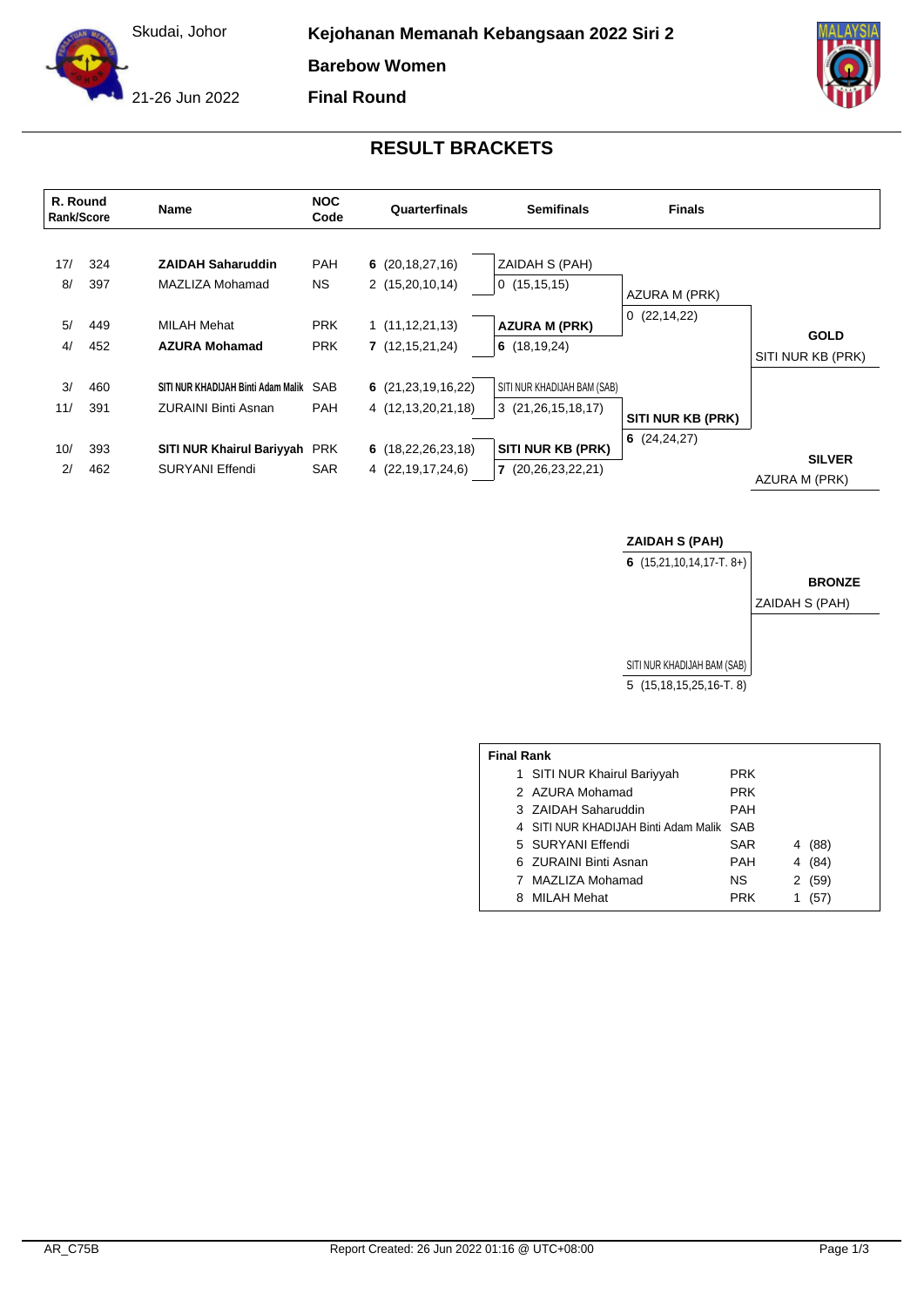

**Elimination Round**



## **RESULT BRACKETS**

| 480<br>1/<br><b>NOR ANIZAN Zainuddin SEL</b><br><b>NOR ANIZAN Z (SEL)</b><br>6(17,19,20)<br>-Bye-<br>NOR ANIZAN Z (SEL)<br>0(13, 12, 10)<br>193<br>FARIDAH HANUM Isa<br>SEL<br>2(10,1,7,5)<br>MAIZLINA S (WPP)<br>33/<br><b>WPP</b><br>32/<br>198<br><b>MAIZLINA Sadikin</b><br>6 $(11, 11, 0, 7)$<br>0(7,16,13)<br><b>ZAIDAH S (PAH)</b><br>6(20, 18, 27, 16)<br>PAH<br>17/<br>324<br><b>ZAIDAH Saharuddin</b><br><b>ZAIDAH S (PAH)</b><br>-Bye-<br>7(17,21,23,24)<br>ZAIDAH S (PAH)<br>6 $(16, 16, 21)$<br>TUAN NUR FAEZAH TF (KEL)<br>-Bye-<br>328<br>TUAN NUR FAEZAH Tuan Fauzi KEL<br>1(17, 13, 7, 5)<br>16/<br><b>NUR AZIMAH Binti Shaarani WPP</b><br>9/<br>394<br><b>NUR AZIMAH BS (WPP)</b><br>7(19,10,8,20,9)<br>-Bye-<br>NUR AZIMAH BS (WPP)<br>1(14,11,12,8)<br>NORHAFIZAH S (SAR)<br>-Bye-<br>272<br>24/<br>SAR<br>3(7,10,13,13,6)<br><b>NORHAFIZAH Salim</b><br>MAZLIZA M (NS)<br>2 (15,20,10,14)<br><b>TER</b><br>25/<br>265<br><b>MARDIYAH Mansor</b><br>MARDIYAH M (TER)<br>1(15,8,7,1)<br>-Bye-<br><b>MAZLIZA M (NS)</b><br>7(16,11,22,19)<br>-Bye-<br><b>MAZLIZA M (NS)</b><br>397<br><b>NS</b><br>8/<br><b>MAZLIZA Mohamad</b><br>7(15,21,16,7)<br><b>MILAH Mehat</b><br>5/<br>449<br><b>PRK</b><br><b>MILAH M (PRK)</b><br>6(20, 19, 26)<br>-Bye-<br><b>MILAH M (PRK)</b><br>6 $(15, 14, 17, 21)$<br>NOROL AZIMI bA (WPP)<br>37/<br>136<br><b>NOROL AZIMI binti Ahmad WPP</b><br>6 $(8,0,8,16)$<br>28/<br>246<br>SAKINA Osman<br><b>HOL</b><br>2(5,8,3,3)<br>0(6,10,2)<br>MILAH M (PRK)<br>1(11, 12, 21, 13)<br>21/<br>HERNY MARINI Mhd Hisham WPP<br>303<br><b>HERNY MARINI MH (WPP)</b><br>-Bye-<br>6(11,15,13)<br>HERNY MARINI MH (WPP)<br>2(13, 15, 4, 14)<br>WAN NORIAH WO (KEL)<br>-Bye-<br>0(7,6,8)<br>12/<br>383<br>WAN NORIAH Wan Omar KEL<br><b>SANA Nawawi</b><br><b>PRK</b><br>13/<br>369<br>SANA N (PRK)<br>7(23,21,21,14)<br>-Bye-<br>SANA N (PRK)<br>3 (21, 11, 23, 19, 14)<br>-Bye-<br>MARZILA M (SEL)<br>306<br>SEL<br>20/<br>1(17,18,21,9)<br><b>MARZILA Mohamad</b><br><b>AZURA M (PRK)</b><br>7(12, 15, 21, 24)<br><b>SITI Atkah</b><br>SAR<br>6(12, 15, 18, 12)<br>SITI A (SAR)<br>29/<br>242<br>36/<br>157<br>ALISSA Maisarah<br>KEL<br>2(6,22,16,9)<br>0(13, 13, 4)<br><b>AZURA M (PRK)</b><br>7 (21, 21, 19, 23, 24)<br>-Bye-<br><b>AZURA M (PRK)</b><br>452<br><b>PRK</b><br><b>AZURA Mohamad</b><br>6(21, 19, 21)<br>4/ | R. Round<br>Rank/Score | Name | <b>NOC</b><br>Code | 1/32<br>Elimin. Round | 1/16<br>Elimin. Round | 1/8<br>Elimin. Round | Quarterfinals |
|------------------------------------------------------------------------------------------------------------------------------------------------------------------------------------------------------------------------------------------------------------------------------------------------------------------------------------------------------------------------------------------------------------------------------------------------------------------------------------------------------------------------------------------------------------------------------------------------------------------------------------------------------------------------------------------------------------------------------------------------------------------------------------------------------------------------------------------------------------------------------------------------------------------------------------------------------------------------------------------------------------------------------------------------------------------------------------------------------------------------------------------------------------------------------------------------------------------------------------------------------------------------------------------------------------------------------------------------------------------------------------------------------------------------------------------------------------------------------------------------------------------------------------------------------------------------------------------------------------------------------------------------------------------------------------------------------------------------------------------------------------------------------------------------------------------------------------------------------------------------------------------------------------------------------------------------------------------------------------------------------------------------------------------------------------------------------------------------------------------------------------------------------------------------------------------------------------------------------------------------------------------------------------------------------------------------------------------------------------------------|------------------------|------|--------------------|-----------------------|-----------------------|----------------------|---------------|
|                                                                                                                                                                                                                                                                                                                                                                                                                                                                                                                                                                                                                                                                                                                                                                                                                                                                                                                                                                                                                                                                                                                                                                                                                                                                                                                                                                                                                                                                                                                                                                                                                                                                                                                                                                                                                                                                                                                                                                                                                                                                                                                                                                                                                                                                                                                                                                        |                        |      |                    |                       |                       |                      |               |
|                                                                                                                                                                                                                                                                                                                                                                                                                                                                                                                                                                                                                                                                                                                                                                                                                                                                                                                                                                                                                                                                                                                                                                                                                                                                                                                                                                                                                                                                                                                                                                                                                                                                                                                                                                                                                                                                                                                                                                                                                                                                                                                                                                                                                                                                                                                                                                        |                        |      |                    |                       |                       |                      |               |
|                                                                                                                                                                                                                                                                                                                                                                                                                                                                                                                                                                                                                                                                                                                                                                                                                                                                                                                                                                                                                                                                                                                                                                                                                                                                                                                                                                                                                                                                                                                                                                                                                                                                                                                                                                                                                                                                                                                                                                                                                                                                                                                                                                                                                                                                                                                                                                        |                        |      |                    |                       |                       |                      |               |
|                                                                                                                                                                                                                                                                                                                                                                                                                                                                                                                                                                                                                                                                                                                                                                                                                                                                                                                                                                                                                                                                                                                                                                                                                                                                                                                                                                                                                                                                                                                                                                                                                                                                                                                                                                                                                                                                                                                                                                                                                                                                                                                                                                                                                                                                                                                                                                        |                        |      |                    |                       |                       |                      |               |
|                                                                                                                                                                                                                                                                                                                                                                                                                                                                                                                                                                                                                                                                                                                                                                                                                                                                                                                                                                                                                                                                                                                                                                                                                                                                                                                                                                                                                                                                                                                                                                                                                                                                                                                                                                                                                                                                                                                                                                                                                                                                                                                                                                                                                                                                                                                                                                        |                        |      |                    |                       |                       |                      |               |
|                                                                                                                                                                                                                                                                                                                                                                                                                                                                                                                                                                                                                                                                                                                                                                                                                                                                                                                                                                                                                                                                                                                                                                                                                                                                                                                                                                                                                                                                                                                                                                                                                                                                                                                                                                                                                                                                                                                                                                                                                                                                                                                                                                                                                                                                                                                                                                        |                        |      |                    |                       |                       |                      |               |
|                                                                                                                                                                                                                                                                                                                                                                                                                                                                                                                                                                                                                                                                                                                                                                                                                                                                                                                                                                                                                                                                                                                                                                                                                                                                                                                                                                                                                                                                                                                                                                                                                                                                                                                                                                                                                                                                                                                                                                                                                                                                                                                                                                                                                                                                                                                                                                        |                        |      |                    |                       |                       |                      |               |
|                                                                                                                                                                                                                                                                                                                                                                                                                                                                                                                                                                                                                                                                                                                                                                                                                                                                                                                                                                                                                                                                                                                                                                                                                                                                                                                                                                                                                                                                                                                                                                                                                                                                                                                                                                                                                                                                                                                                                                                                                                                                                                                                                                                                                                                                                                                                                                        |                        |      |                    |                       |                       |                      |               |
|                                                                                                                                                                                                                                                                                                                                                                                                                                                                                                                                                                                                                                                                                                                                                                                                                                                                                                                                                                                                                                                                                                                                                                                                                                                                                                                                                                                                                                                                                                                                                                                                                                                                                                                                                                                                                                                                                                                                                                                                                                                                                                                                                                                                                                                                                                                                                                        |                        |      |                    |                       |                       |                      |               |
|                                                                                                                                                                                                                                                                                                                                                                                                                                                                                                                                                                                                                                                                                                                                                                                                                                                                                                                                                                                                                                                                                                                                                                                                                                                                                                                                                                                                                                                                                                                                                                                                                                                                                                                                                                                                                                                                                                                                                                                                                                                                                                                                                                                                                                                                                                                                                                        |                        |      |                    |                       |                       |                      |               |
|                                                                                                                                                                                                                                                                                                                                                                                                                                                                                                                                                                                                                                                                                                                                                                                                                                                                                                                                                                                                                                                                                                                                                                                                                                                                                                                                                                                                                                                                                                                                                                                                                                                                                                                                                                                                                                                                                                                                                                                                                                                                                                                                                                                                                                                                                                                                                                        |                        |      |                    |                       |                       |                      |               |
|                                                                                                                                                                                                                                                                                                                                                                                                                                                                                                                                                                                                                                                                                                                                                                                                                                                                                                                                                                                                                                                                                                                                                                                                                                                                                                                                                                                                                                                                                                                                                                                                                                                                                                                                                                                                                                                                                                                                                                                                                                                                                                                                                                                                                                                                                                                                                                        |                        |      |                    |                       |                       |                      |               |
|                                                                                                                                                                                                                                                                                                                                                                                                                                                                                                                                                                                                                                                                                                                                                                                                                                                                                                                                                                                                                                                                                                                                                                                                                                                                                                                                                                                                                                                                                                                                                                                                                                                                                                                                                                                                                                                                                                                                                                                                                                                                                                                                                                                                                                                                                                                                                                        |                        |      |                    |                       |                       |                      |               |
|                                                                                                                                                                                                                                                                                                                                                                                                                                                                                                                                                                                                                                                                                                                                                                                                                                                                                                                                                                                                                                                                                                                                                                                                                                                                                                                                                                                                                                                                                                                                                                                                                                                                                                                                                                                                                                                                                                                                                                                                                                                                                                                                                                                                                                                                                                                                                                        |                        |      |                    |                       |                       |                      |               |
|                                                                                                                                                                                                                                                                                                                                                                                                                                                                                                                                                                                                                                                                                                                                                                                                                                                                                                                                                                                                                                                                                                                                                                                                                                                                                                                                                                                                                                                                                                                                                                                                                                                                                                                                                                                                                                                                                                                                                                                                                                                                                                                                                                                                                                                                                                                                                                        |                        |      |                    |                       |                       |                      |               |
|                                                                                                                                                                                                                                                                                                                                                                                                                                                                                                                                                                                                                                                                                                                                                                                                                                                                                                                                                                                                                                                                                                                                                                                                                                                                                                                                                                                                                                                                                                                                                                                                                                                                                                                                                                                                                                                                                                                                                                                                                                                                                                                                                                                                                                                                                                                                                                        |                        |      |                    |                       |                       |                      |               |
|                                                                                                                                                                                                                                                                                                                                                                                                                                                                                                                                                                                                                                                                                                                                                                                                                                                                                                                                                                                                                                                                                                                                                                                                                                                                                                                                                                                                                                                                                                                                                                                                                                                                                                                                                                                                                                                                                                                                                                                                                                                                                                                                                                                                                                                                                                                                                                        |                        |      |                    |                       |                       |                      |               |
|                                                                                                                                                                                                                                                                                                                                                                                                                                                                                                                                                                                                                                                                                                                                                                                                                                                                                                                                                                                                                                                                                                                                                                                                                                                                                                                                                                                                                                                                                                                                                                                                                                                                                                                                                                                                                                                                                                                                                                                                                                                                                                                                                                                                                                                                                                                                                                        |                        |      |                    |                       |                       |                      |               |
|                                                                                                                                                                                                                                                                                                                                                                                                                                                                                                                                                                                                                                                                                                                                                                                                                                                                                                                                                                                                                                                                                                                                                                                                                                                                                                                                                                                                                                                                                                                                                                                                                                                                                                                                                                                                                                                                                                                                                                                                                                                                                                                                                                                                                                                                                                                                                                        |                        |      |                    |                       |                       |                      |               |
|                                                                                                                                                                                                                                                                                                                                                                                                                                                                                                                                                                                                                                                                                                                                                                                                                                                                                                                                                                                                                                                                                                                                                                                                                                                                                                                                                                                                                                                                                                                                                                                                                                                                                                                                                                                                                                                                                                                                                                                                                                                                                                                                                                                                                                                                                                                                                                        |                        |      |                    |                       |                       |                      |               |
|                                                                                                                                                                                                                                                                                                                                                                                                                                                                                                                                                                                                                                                                                                                                                                                                                                                                                                                                                                                                                                                                                                                                                                                                                                                                                                                                                                                                                                                                                                                                                                                                                                                                                                                                                                                                                                                                                                                                                                                                                                                                                                                                                                                                                                                                                                                                                                        |                        |      |                    |                       |                       |                      |               |
|                                                                                                                                                                                                                                                                                                                                                                                                                                                                                                                                                                                                                                                                                                                                                                                                                                                                                                                                                                                                                                                                                                                                                                                                                                                                                                                                                                                                                                                                                                                                                                                                                                                                                                                                                                                                                                                                                                                                                                                                                                                                                                                                                                                                                                                                                                                                                                        |                        |      |                    |                       |                       |                      |               |
|                                                                                                                                                                                                                                                                                                                                                                                                                                                                                                                                                                                                                                                                                                                                                                                                                                                                                                                                                                                                                                                                                                                                                                                                                                                                                                                                                                                                                                                                                                                                                                                                                                                                                                                                                                                                                                                                                                                                                                                                                                                                                                                                                                                                                                                                                                                                                                        |                        |      |                    |                       |                       |                      |               |
|                                                                                                                                                                                                                                                                                                                                                                                                                                                                                                                                                                                                                                                                                                                                                                                                                                                                                                                                                                                                                                                                                                                                                                                                                                                                                                                                                                                                                                                                                                                                                                                                                                                                                                                                                                                                                                                                                                                                                                                                                                                                                                                                                                                                                                                                                                                                                                        |                        |      |                    |                       |                       |                      |               |
|                                                                                                                                                                                                                                                                                                                                                                                                                                                                                                                                                                                                                                                                                                                                                                                                                                                                                                                                                                                                                                                                                                                                                                                                                                                                                                                                                                                                                                                                                                                                                                                                                                                                                                                                                                                                                                                                                                                                                                                                                                                                                                                                                                                                                                                                                                                                                                        |                        |      |                    |                       |                       |                      |               |
|                                                                                                                                                                                                                                                                                                                                                                                                                                                                                                                                                                                                                                                                                                                                                                                                                                                                                                                                                                                                                                                                                                                                                                                                                                                                                                                                                                                                                                                                                                                                                                                                                                                                                                                                                                                                                                                                                                                                                                                                                                                                                                                                                                                                                                                                                                                                                                        |                        |      |                    |                       |                       |                      |               |
|                                                                                                                                                                                                                                                                                                                                                                                                                                                                                                                                                                                                                                                                                                                                                                                                                                                                                                                                                                                                                                                                                                                                                                                                                                                                                                                                                                                                                                                                                                                                                                                                                                                                                                                                                                                                                                                                                                                                                                                                                                                                                                                                                                                                                                                                                                                                                                        |                        |      |                    |                       |                       |                      |               |
|                                                                                                                                                                                                                                                                                                                                                                                                                                                                                                                                                                                                                                                                                                                                                                                                                                                                                                                                                                                                                                                                                                                                                                                                                                                                                                                                                                                                                                                                                                                                                                                                                                                                                                                                                                                                                                                                                                                                                                                                                                                                                                                                                                                                                                                                                                                                                                        |                        |      |                    |                       |                       |                      |               |
|                                                                                                                                                                                                                                                                                                                                                                                                                                                                                                                                                                                                                                                                                                                                                                                                                                                                                                                                                                                                                                                                                                                                                                                                                                                                                                                                                                                                                                                                                                                                                                                                                                                                                                                                                                                                                                                                                                                                                                                                                                                                                                                                                                                                                                                                                                                                                                        |                        |      |                    |                       |                       |                      |               |
|                                                                                                                                                                                                                                                                                                                                                                                                                                                                                                                                                                                                                                                                                                                                                                                                                                                                                                                                                                                                                                                                                                                                                                                                                                                                                                                                                                                                                                                                                                                                                                                                                                                                                                                                                                                                                                                                                                                                                                                                                                                                                                                                                                                                                                                                                                                                                                        |                        |      |                    |                       |                       |                      |               |
|                                                                                                                                                                                                                                                                                                                                                                                                                                                                                                                                                                                                                                                                                                                                                                                                                                                                                                                                                                                                                                                                                                                                                                                                                                                                                                                                                                                                                                                                                                                                                                                                                                                                                                                                                                                                                                                                                                                                                                                                                                                                                                                                                                                                                                                                                                                                                                        |                        |      |                    |                       |                       |                      |               |
|                                                                                                                                                                                                                                                                                                                                                                                                                                                                                                                                                                                                                                                                                                                                                                                                                                                                                                                                                                                                                                                                                                                                                                                                                                                                                                                                                                                                                                                                                                                                                                                                                                                                                                                                                                                                                                                                                                                                                                                                                                                                                                                                                                                                                                                                                                                                                                        |                        |      |                    |                       |                       |                      |               |
|                                                                                                                                                                                                                                                                                                                                                                                                                                                                                                                                                                                                                                                                                                                                                                                                                                                                                                                                                                                                                                                                                                                                                                                                                                                                                                                                                                                                                                                                                                                                                                                                                                                                                                                                                                                                                                                                                                                                                                                                                                                                                                                                                                                                                                                                                                                                                                        |                        |      |                    |                       |                       |                      |               |
|                                                                                                                                                                                                                                                                                                                                                                                                                                                                                                                                                                                                                                                                                                                                                                                                                                                                                                                                                                                                                                                                                                                                                                                                                                                                                                                                                                                                                                                                                                                                                                                                                                                                                                                                                                                                                                                                                                                                                                                                                                                                                                                                                                                                                                                                                                                                                                        |                        |      |                    |                       |                       |                      |               |
|                                                                                                                                                                                                                                                                                                                                                                                                                                                                                                                                                                                                                                                                                                                                                                                                                                                                                                                                                                                                                                                                                                                                                                                                                                                                                                                                                                                                                                                                                                                                                                                                                                                                                                                                                                                                                                                                                                                                                                                                                                                                                                                                                                                                                                                                                                                                                                        |                        |      |                    |                       |                       |                      |               |
|                                                                                                                                                                                                                                                                                                                                                                                                                                                                                                                                                                                                                                                                                                                                                                                                                                                                                                                                                                                                                                                                                                                                                                                                                                                                                                                                                                                                                                                                                                                                                                                                                                                                                                                                                                                                                                                                                                                                                                                                                                                                                                                                                                                                                                                                                                                                                                        |                        |      |                    |                       |                       |                      |               |
|                                                                                                                                                                                                                                                                                                                                                                                                                                                                                                                                                                                                                                                                                                                                                                                                                                                                                                                                                                                                                                                                                                                                                                                                                                                                                                                                                                                                                                                                                                                                                                                                                                                                                                                                                                                                                                                                                                                                                                                                                                                                                                                                                                                                                                                                                                                                                                        |                        |      |                    |                       |                       |                      |               |
|                                                                                                                                                                                                                                                                                                                                                                                                                                                                                                                                                                                                                                                                                                                                                                                                                                                                                                                                                                                                                                                                                                                                                                                                                                                                                                                                                                                                                                                                                                                                                                                                                                                                                                                                                                                                                                                                                                                                                                                                                                                                                                                                                                                                                                                                                                                                                                        |                        |      |                    |                       |                       |                      |               |
|                                                                                                                                                                                                                                                                                                                                                                                                                                                                                                                                                                                                                                                                                                                                                                                                                                                                                                                                                                                                                                                                                                                                                                                                                                                                                                                                                                                                                                                                                                                                                                                                                                                                                                                                                                                                                                                                                                                                                                                                                                                                                                                                                                                                                                                                                                                                                                        |                        |      |                    |                       |                       |                      |               |
|                                                                                                                                                                                                                                                                                                                                                                                                                                                                                                                                                                                                                                                                                                                                                                                                                                                                                                                                                                                                                                                                                                                                                                                                                                                                                                                                                                                                                                                                                                                                                                                                                                                                                                                                                                                                                                                                                                                                                                                                                                                                                                                                                                                                                                                                                                                                                                        |                        |      |                    |                       |                       |                      |               |
|                                                                                                                                                                                                                                                                                                                                                                                                                                                                                                                                                                                                                                                                                                                                                                                                                                                                                                                                                                                                                                                                                                                                                                                                                                                                                                                                                                                                                                                                                                                                                                                                                                                                                                                                                                                                                                                                                                                                                                                                                                                                                                                                                                                                                                                                                                                                                                        |                        |      |                    |                       |                       |                      |               |
|                                                                                                                                                                                                                                                                                                                                                                                                                                                                                                                                                                                                                                                                                                                                                                                                                                                                                                                                                                                                                                                                                                                                                                                                                                                                                                                                                                                                                                                                                                                                                                                                                                                                                                                                                                                                                                                                                                                                                                                                                                                                                                                                                                                                                                                                                                                                                                        |                        |      |                    |                       |                       |                      |               |
|                                                                                                                                                                                                                                                                                                                                                                                                                                                                                                                                                                                                                                                                                                                                                                                                                                                                                                                                                                                                                                                                                                                                                                                                                                                                                                                                                                                                                                                                                                                                                                                                                                                                                                                                                                                                                                                                                                                                                                                                                                                                                                                                                                                                                                                                                                                                                                        |                        |      |                    |                       |                       |                      |               |
|                                                                                                                                                                                                                                                                                                                                                                                                                                                                                                                                                                                                                                                                                                                                                                                                                                                                                                                                                                                                                                                                                                                                                                                                                                                                                                                                                                                                                                                                                                                                                                                                                                                                                                                                                                                                                                                                                                                                                                                                                                                                                                                                                                                                                                                                                                                                                                        |                        |      |                    |                       |                       |                      |               |
|                                                                                                                                                                                                                                                                                                                                                                                                                                                                                                                                                                                                                                                                                                                                                                                                                                                                                                                                                                                                                                                                                                                                                                                                                                                                                                                                                                                                                                                                                                                                                                                                                                                                                                                                                                                                                                                                                                                                                                                                                                                                                                                                                                                                                                                                                                                                                                        |                        |      |                    |                       |                       |                      |               |